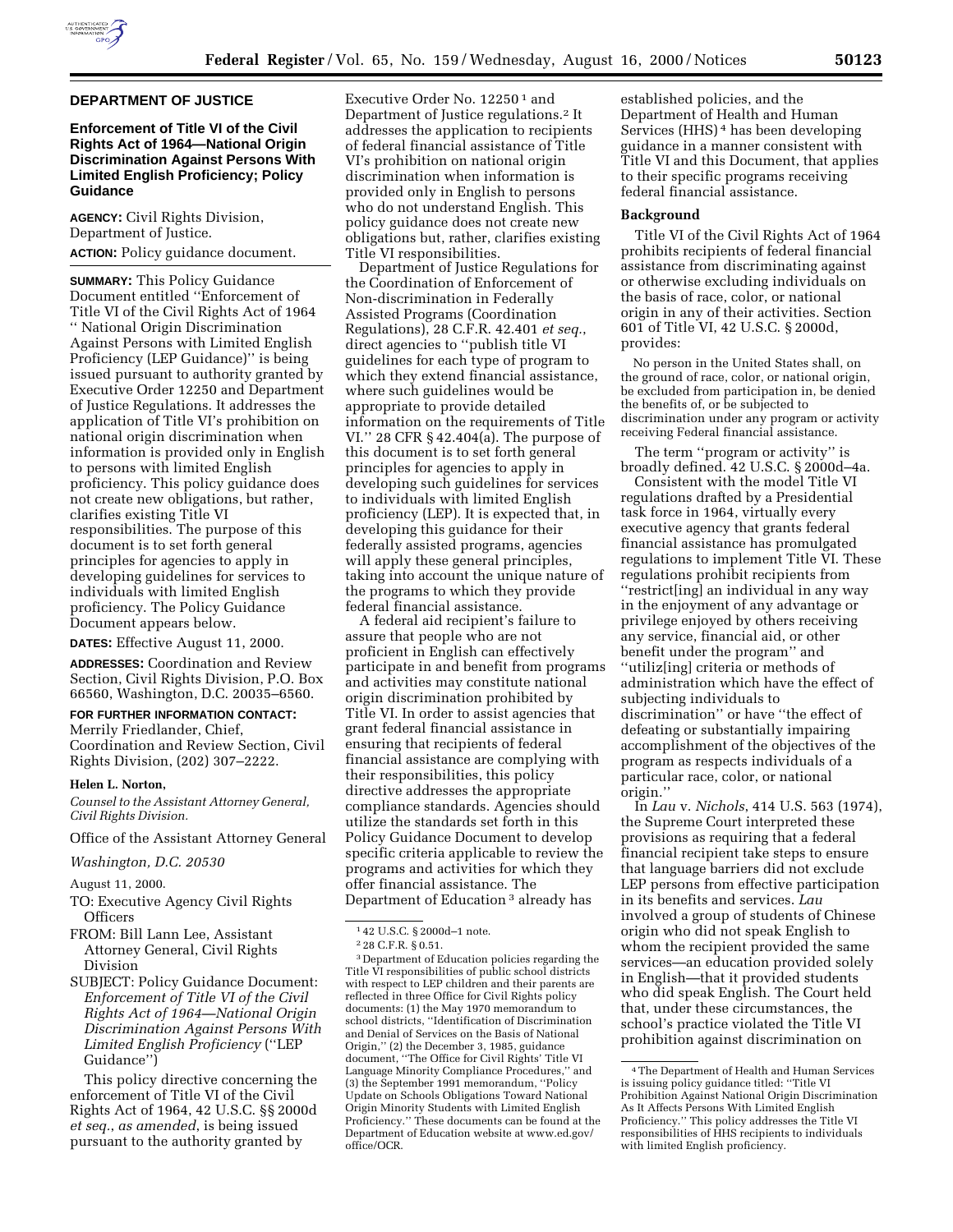the basis of national origin. The Court observed that ''[i]t seems obvious that the Chinese-speaking minority receive fewer benefits than the English-speaking majority from respondents' school system which denies them a meaningful opportunity to participate in the educational program—all earmarks of the discrimination banned by'' the Title VI regulations.5 Courts have applied the doctrine enunciated in *Lau* both inside and outside the education context. It has been considered in contexts as varied as what languages drivers' license tests must be given in or whether material relating to unemployment benefits must be given in a language other than English.6

## **Link Between National Origin And Language**

For the majority of people living in the United States, English is their native language or they have acquired proficiency in English. They are able to participate fully in federally assisted programs and activities even if written and oral communications are exclusively in the English language.

The same cannot be said for the remaining minority who have limited English proficiency. This group includes persons born in other countries, some children of immigrants born in the United States, and other non-English or limited English proficient persons born in the United States, including some Native Americans. Despite efforts to learn and master English, their English language proficiency may be limited for some time.7 Unless grant recipients take steps to respond to this difficulty, recipients effectively may deny those who do not

6For cases outside the educational context, *see*, *e.g.*, *Sandoval* v. *Hagan*, 7 F. Supp. 2d 1234 (M.D. Ala. 1998), *affirmed*, 197 F.3d 484, (11th Cir. 1999), *rehearing and suggestion for rehearing en banc denied*, 211 F.3d 133 (11th Cir. Feb. 29, 2000) (Table, No. 98–6598–II), *petition for certiorari filed* May 30, 2000 (No. 99–1908) (giving drivers' license tests only in English violates Title VI); and *Pabon* v. *Levine*, 70 F.R.D. 674 (S.D.N.Y. 1976) (summary judgment for defendants denied in case alleging failure to provide unemployment insurance information in Spanish violated Title VI).

7Certainly it is important to achieve English language proficiency in order to fully participate at every level in American society. As we understand the Supreme Court's interpretation of Title VI's prohibition of national origin discrimination, it does not in any way disparage use of the English language.

speak, read, or understand English access to the benefits and services for which they qualify.

Many recipients of federal financial assistance recognize that the failure to provide language assistance to such persons may deny them vital access to services and benefits. In some instances, a recipient's failure to remove language barriers is attributable to ignorance of the fact that some members of the community are unable to communicate in English, to a general resistance to change, or to a lack of awareness of the obligation to address this obstacle.

In some cases, however, the failure to address language barriers may not be simply an oversight, but rather may be attributable, at least in part, to invidious discrimination on the basis of national origin and race. While there is not always a direct relationship between an individual's language and national origin, often language does serve as an identifier of national origin.8 The same sort of prejudice and xenophobia that may be at the root of discrimination against persons from other nations may be triggered when a person speaks a language other than English.

Language elicits a response from others, ranging from admiration and respect, to distance and alienation, to ridicule and scorn. Reactions of the latter type all too often result from or initiate racial hostility \* \* \*. It may well be, for certain ethnic groups and in some communities, that proficiency in a particular language, like skin color, should be treated as a surrogate for race under an equal protection analysis.9

While Title VI itself prohibits only intentional discrimination on the basis of national origin,10 the Supreme Court has consistently upheld agency regulations prohibiting unjustified discriminatory effects.11 The Department of Justice has consistently adhered to the view that the significant

9 *Id.* at 371 (plurality opinion).

10*Alexander* v. *Choate,* 469 U.S. 287, 293 (1985). 11 Id. at 293–294; *Guardians Ass'n* v. *Civil Serv. Comm'n,* 463 U.S. 582, 584 n.2 (1983) (White, J.), 623 n.15 (Marshall, J.), 642–645 (Stevens, Brennan, Blackmun, JJ.); *Lau* v. *Nichols,* 414 U.S. at 568; *id.* at 571 (Stewart, J., concurring in result). In a July 24, 1994, memorandum to Heads of Departments and Agencies that Provide Federal Financial Assistance concerning ''Use of the Disparate Impact Standard in Administrative Regulations Under Title VI of the Civil Rights Act of 1964,'' the Attorney General stated that each agency ''should ensure that the disparate impact provisions of your regulations are fully utilized so that all persons may enjoy equally the benefits of federally financed programs.''

discriminatory effects that the failure to provide language assistance has on the basis of national origin, places the treatment of LEP individuals comfortably within the ambit of Title VI and agencies' implementing regulations.12 Also, existing language barriers potentially may be rooted in invidious discrimination. The Supreme Court in *Lau* concluded that a recipient's failure to take affirmative steps to provide ''meaningful opportunity'' for LEP individuals to participate in its programs and activities violates the recipient's obligations under Title VI and its regulations.

# **All Recipients Must Take Reasonable Steps To Provide Meaningful Access**

Recipients who fail to provide services to LEP applicants and beneficiaries in their federally assisted programs and activities may be discriminating on the basis of national origin in violation of Title VI and its implementing regulations. Title VI and its regulations require recipients to take reasonable steps to ensure ''meaningful'' access to the information and services they provide. What constitutes reasonable steps to ensure meaningful access will be contingent on a number of factors. Among the factors to be considered are the number or proportion of LEP persons in the eligible service population, the frequency with which LEP individuals come in contact with the program, the importance of the service provided by the program, and the resources available to the recipient.

## *(1) Number or Proportion of LEP Individuals*

Programs that serve a few or even one LEP person are still subject to the Title VI obligation to take reasonable steps to provide meaningful opportunities for access. However, a factor in determining the reasonableness of a recipient's efforts is the number or proportion of people who will be excluded from the benefits or services absent efforts to remove language barriers. The steps that are reasonable for a recipient who serves one LEP person a year may be different than those expected from a recipient that serves several LEP persons each day. But even those who serve very few LEP persons on an infrequent basis should utilize this balancing analysis to determine whether reasonable steps are

<sup>5</sup> 414 U.S. at 568. Congress manifested its approval of the *Lau* decision requirements concerning the provision of meaningful education services by enacting provisions in the Education Amendments of 1974, Pub. L. No. 93–380, §§ 105, 204, 88 Stat. 503–512, 515 codified at 20 U.S.C. 1703(f), and the Bilingual Education Act, 20 U.S.C. 7401 *et seq.*, which provided federal financial assistance to school districts in providing language services.

<sup>8</sup>As the Supreme Court observed, ''[l]anguage permits an individual to express both a personal identity and membership in a community, and those who share a common language may interact in ways more intimate than those without this bond.'' *Hernandez* v. *New York,* 500 U.S. 352, 370 (1991) (plurality opinion).

<sup>12</sup>The Department's position with regard to written language assistance is articulated in 28 CFR § 42.405(d)(1), which is contained in the Coordination Regulations, 28 CFR Subpt. F, issued in 1976. These Regulations ''govern the respective obligations of Federal agencies regarding enforcement of title VI.'' 28 CFR § 42.405. Section 42.405(d)(1) addresses the prohibitions cited by the Supreme Court in *Lau*.